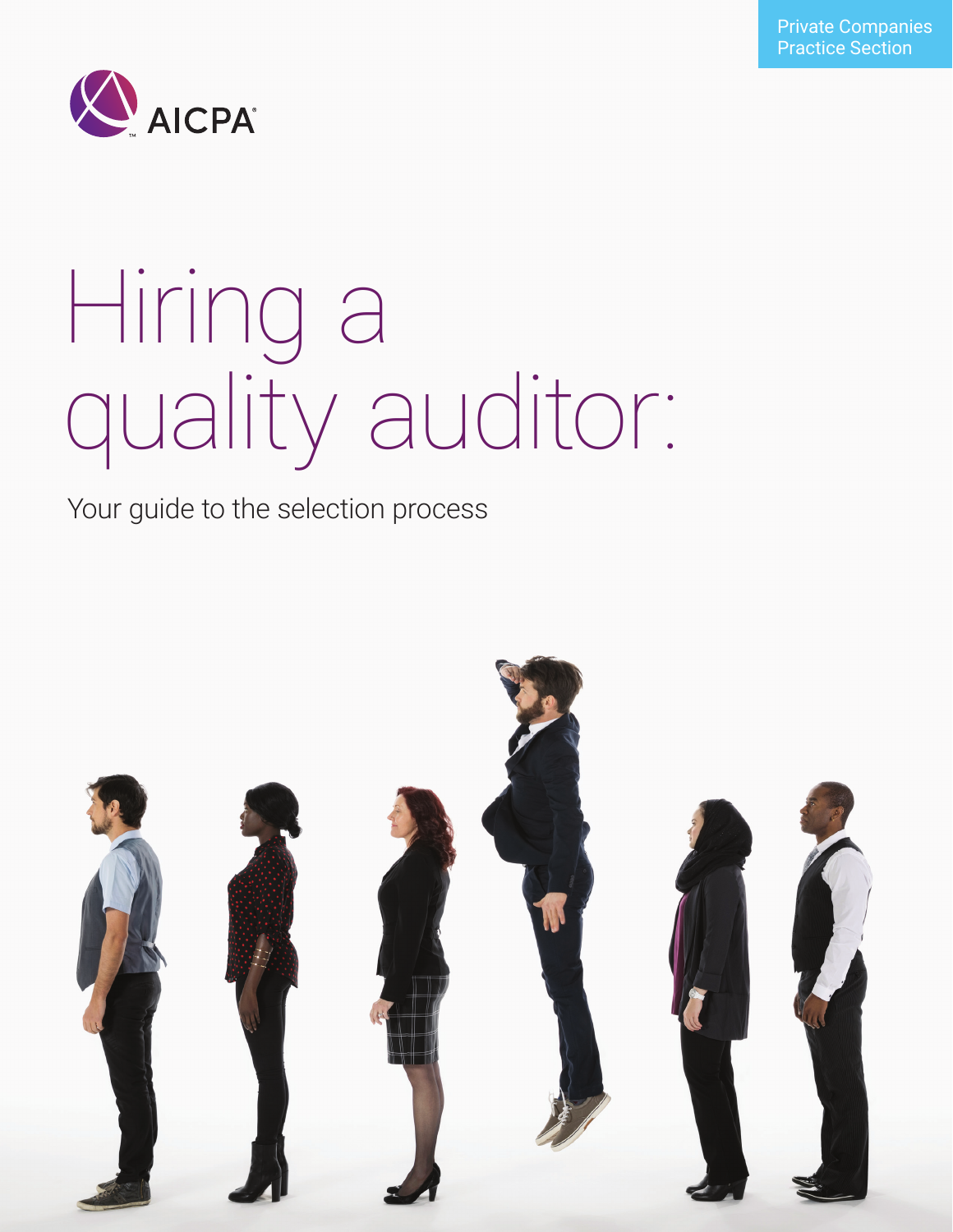Disclaimer: The contents of this publication do not necessarily reflect the position or opinion of the American Institute of CPAs, its divisions and its committees. This publication is designed to provide accurate and authoritative information on the subject covered. It is distributed with the understanding that the authors are not engaged in rendering legal, accounting or other professional services. If legal advice or other expert assistance is required, the services of a competent professional should be sought.

For more information about the procedure for requesting permission to make copies of any part of this work, please email copyright@aicpa.org with your request. Otherwise, requests should be written and mailed to the Permissions Department, AICPA, 220 Leigh Farm Road, Durham, NC 27707–8110.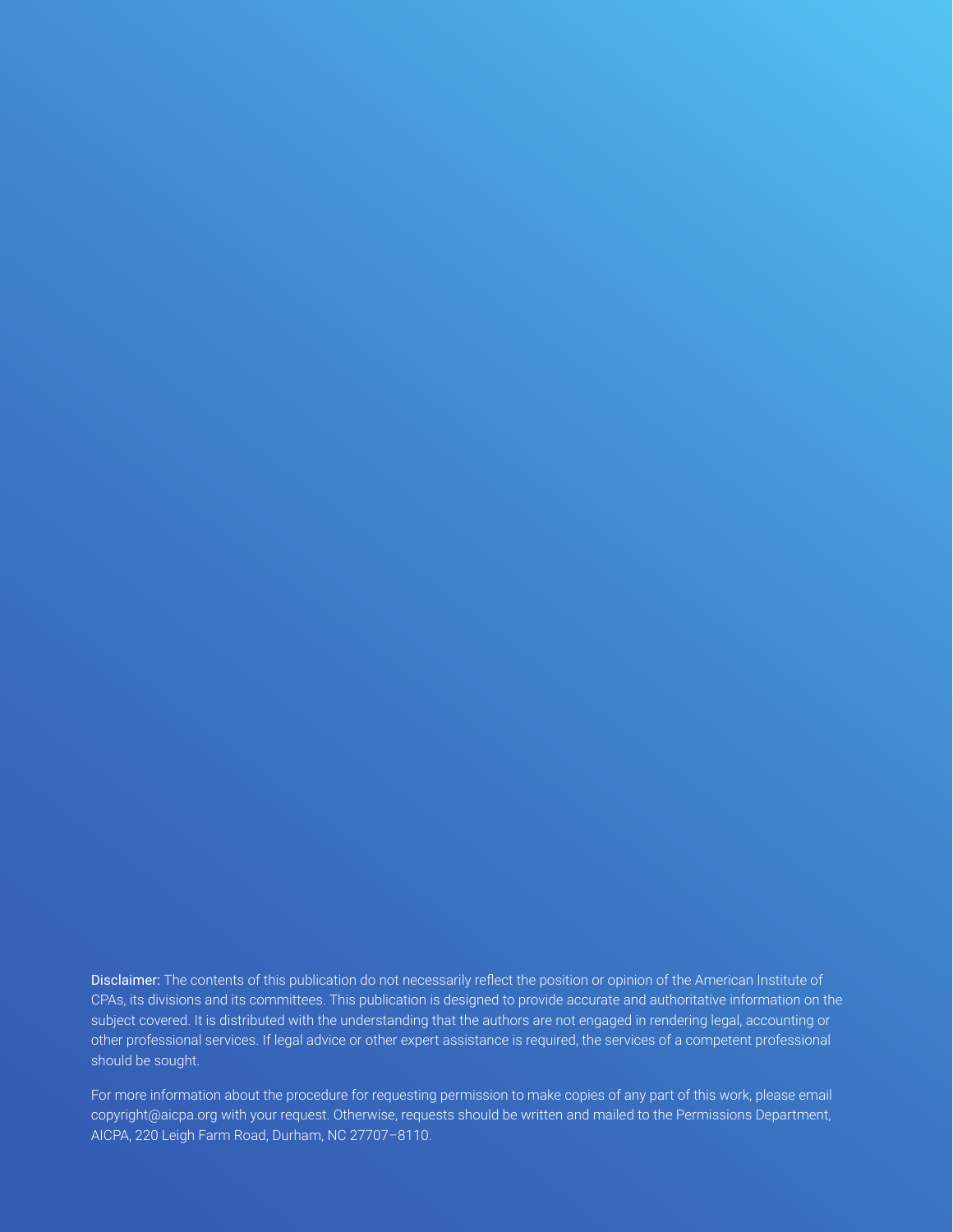### Contents

- [Introduction: Commitment to quality](#page-3-0)
- [Why a financial statement audit is important](#page-4-0)
- [Evaluating auditor qualifications](#page-5-0)
- [The proposal process](#page-7-0)
- [Documenting the agreement](#page-11-0)
- [Additional resources](#page-12-0)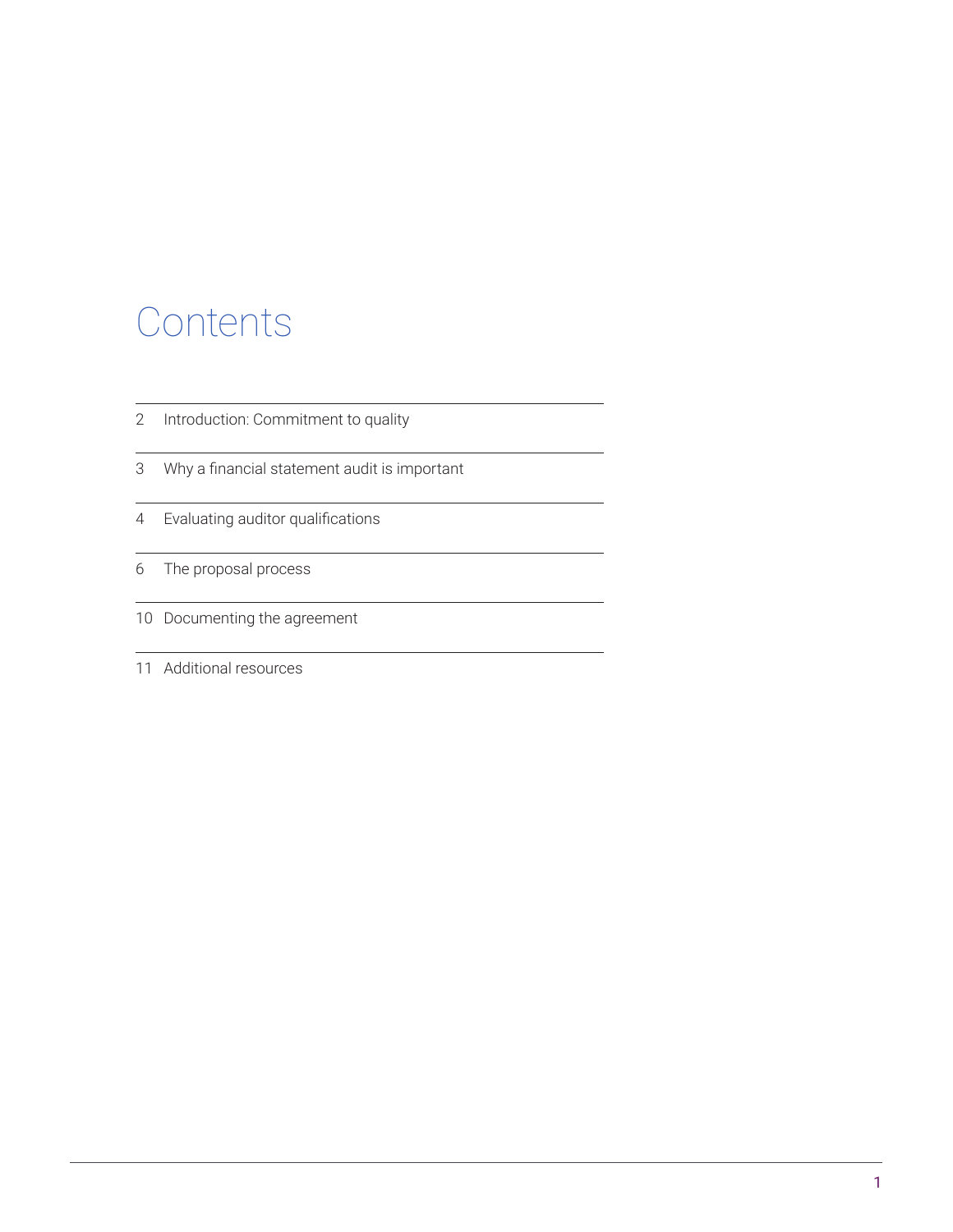### <span id="page-3-0"></span>Introduction: Commitment to quality

CPAs provide a wide range of services to the public, and auditing is at the core of those services. Since the founding of the American Institute of CPAs (AICPA) in 1887, the Institute and the profession have been committed to achieving the highest level of performance for financial statement audits.

As part of the AICPA's commitment to quality, we are providing this resource to assist your organization in:

- Understanding the importance of hiring a quality auditor to perform your financial statement audit
- Evaluating auditor qualifications
- Implementing the proposal process, including the request for proposal, proposal evaluation and auditor selection
- Documenting the agreement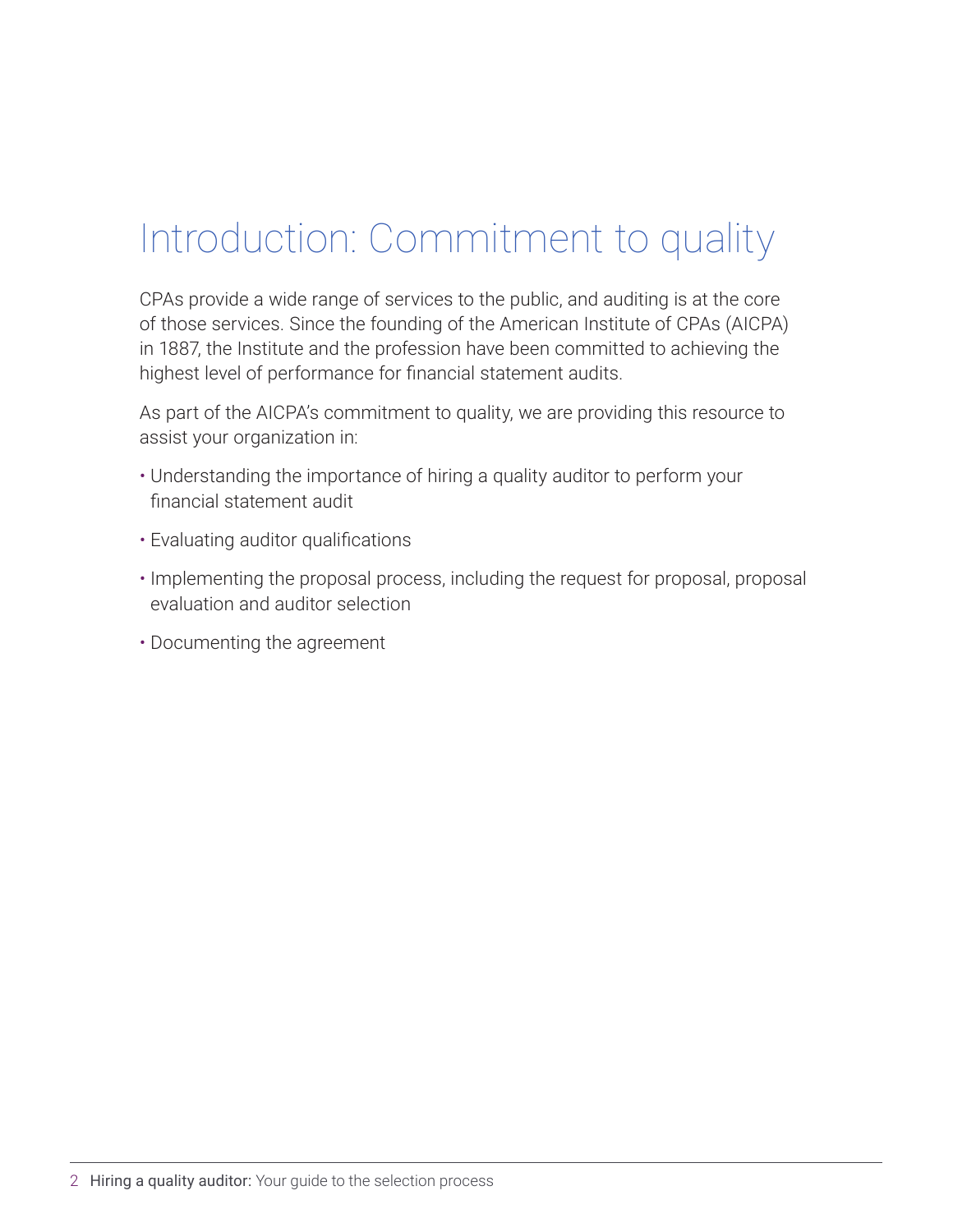### <span id="page-4-0"></span>Why a financial statement audit is important

A financial statement audit provides an independent, third-party report to management, shareholders and other interested parties that indicates whether an entity's financial statements provide reliable information.

Organizations need audited financial statements for a variety of reasons, depending on their size, ownership structure, industry, etc. For example, an entity's lending institution may require audited financial statements to extend financing, or shareholders may request audited financial statements if they aren't actively involved in running the company.

There may be additional legal requirements or fiduciary responsibilities particular to your organization that govern the need for an audit. For example, organizations with employee benefit plans may have an obligation to obtain an audit of the plan. Or entities that receive grants may have specific reporting requirements required under the terms of the grants.

The audit also may help management improve and streamline operations by evaluating the strength of internal control over financial reporting and identifying control weaknesses.

Hiring a firm to provide audit services to your organization can be the first step in developing a relationship with trusted professionals who have the training and knowledge to help your organization in many ways.

Audits of employee benefit plans, not-for-profits, governmental entities and publicly traded companies are highly specialized. Refer to the Additional resources section of this guide for information specific to these types of audit engagements. We may refer to some unique considerations relative to these engagements in this guide, but recommend you obtain additional information if you are considering hiring an auditor for such an engagement.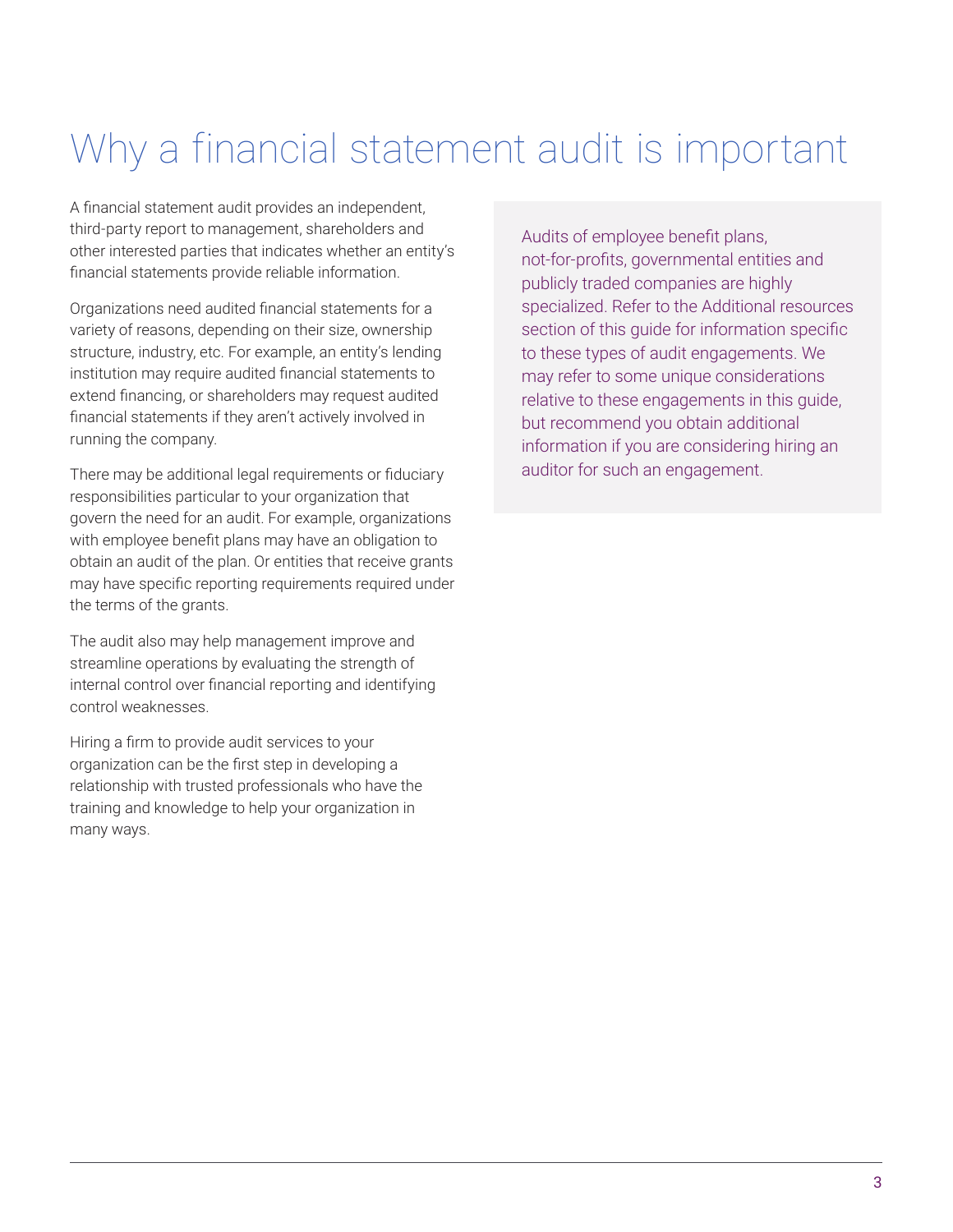### <span id="page-5-0"></span>Evaluating auditor qualifications

Reviewing the auditor's qualifications is a critical step in selecting your auditor. This will require the consideration of licensing and independence rules, as well as the auditor's experience and professional development, including specific audit experience in your industry and continuing professional education.



#### Experience and professional development

A firm equipped to provide a high-quality audit to your organization should be able to demonstrate its qualifications in response to your request for proposal. Evaluate whether the firm has experienced, qualified staff. Not only is overall experience important, but also experience relevant to your organization (retail, banking, construction, manufacturing, not-for-profit, etc.) is a component of the firm's qualifications.

In some instances, a less-experienced auditor may be assigned to perform routine audit procedures to reduce audit costs. When this happens, you should confirm that an experienced auditor will review his/her work, as well as perform the more complicated audit procedures.

#### Identifying quality audit firms

The size of a firm doesn't dictate the level of audit quality — it's their commitment to quality. The AICPA established the profession's Peer Review Program to enhance the quality of accounting, auditing and attestation services performed by its members in public practice. The results of a firm's peer review provide a look at quality control systems and adherence to the profession's standards. If a firm doesn't provide the results of its latest peer review with its proposal, ask for it. You'll also find information on accessing a firm's peer review information in the Additional Resources section of this guide.

A commitment to quality can also be shown by a firm's additional membership in AICPA resource centers, including the:

- Governmental Audit Quality Center (GAQC) Includes resources relating to financial statement audits of both governments and not-for-profits and single audits
- Employee Benefit Plan Audit Quality Center (EBPAQC) — Offers tools and resources to promote the quality of employee benefit plan audits
- Center for Audit Quality (CAQ) Provides resources for auditors of public companies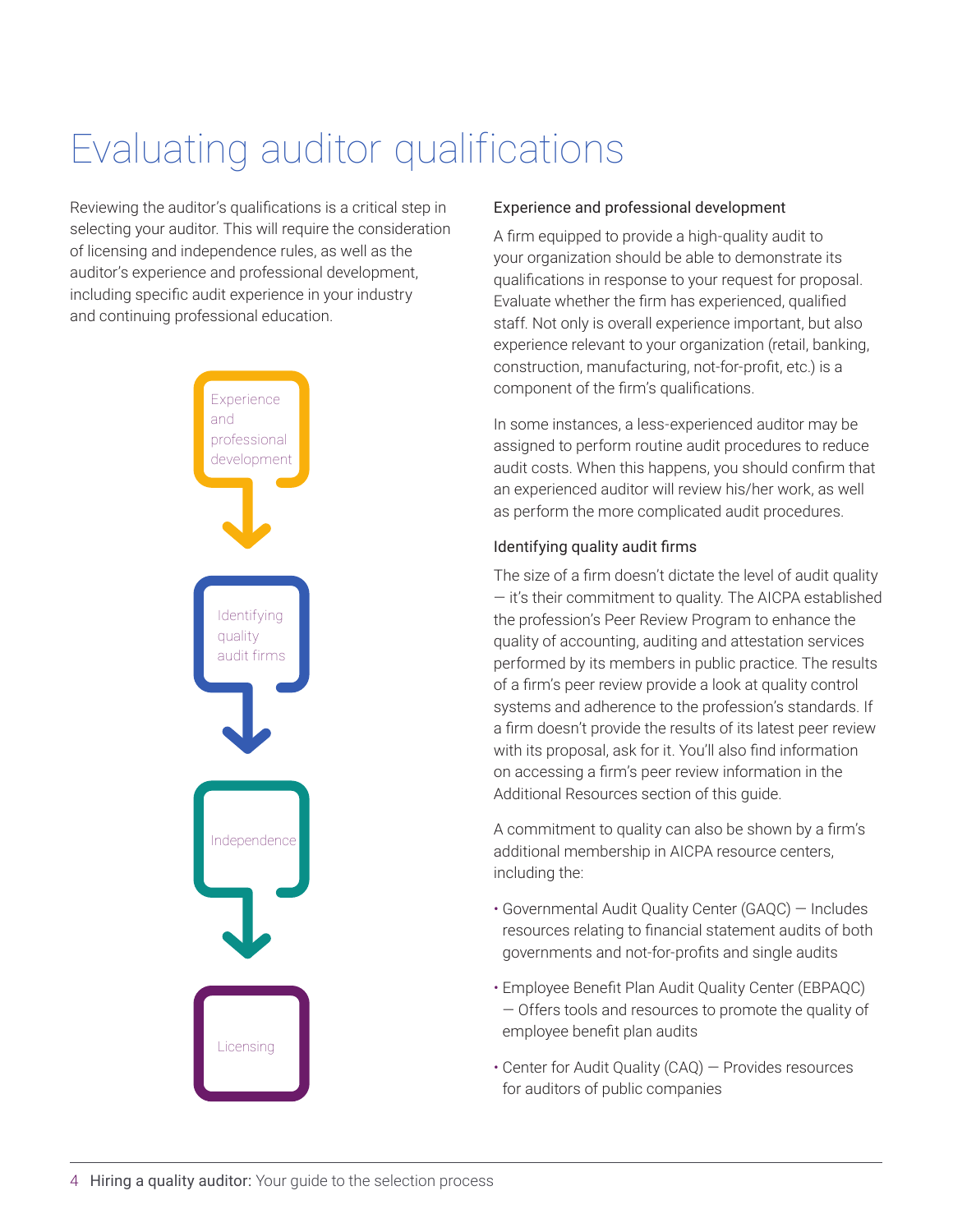- Private Companies Practice Section Includes resources relating to quality control
- Center for Plain English Accounting Provides technical assistance to CPA firms

Firms that are members of the GAQC and EBPAQC are required to establish higher standards of audit quality in their policies and procedures specific to the practice area. These quality centers also offer additional resources to help firms provide quality services to their clients.

If these practice areas are relevant to your organization, as you consider firm proposals, ask representatives of the firms if they are members of these centers.

When engaging an auditor, you should obtain references and discuss the auditor's work for other clients. You may want to obtain the continuing professional education records of the proposed audit team and determine that team members have recent training that addresses unique issues related to your industry, if applicable.

#### Independence

CPA professional standards require that the auditor be independent for purposes of auditing financial information and issuing an auditor's report on the financial statements. The auditor's independence is essential for a successful audit because it enables him or her to approach the audit with the necessary professional skepticism. Independent auditors must adhere to rules of auditor independence established by the AICPA (and the SEC and the Public Company Accounting Oversight Board, if applicable).

#### Licensing

CPA firms are required to meet the licensing requirements of the state(s) in which they practice. You may wish to verify with the appropriate state regulatory authority that the audit firm holds a valid, up-to-date license or certificate to perform auditing services (most states make this information available online).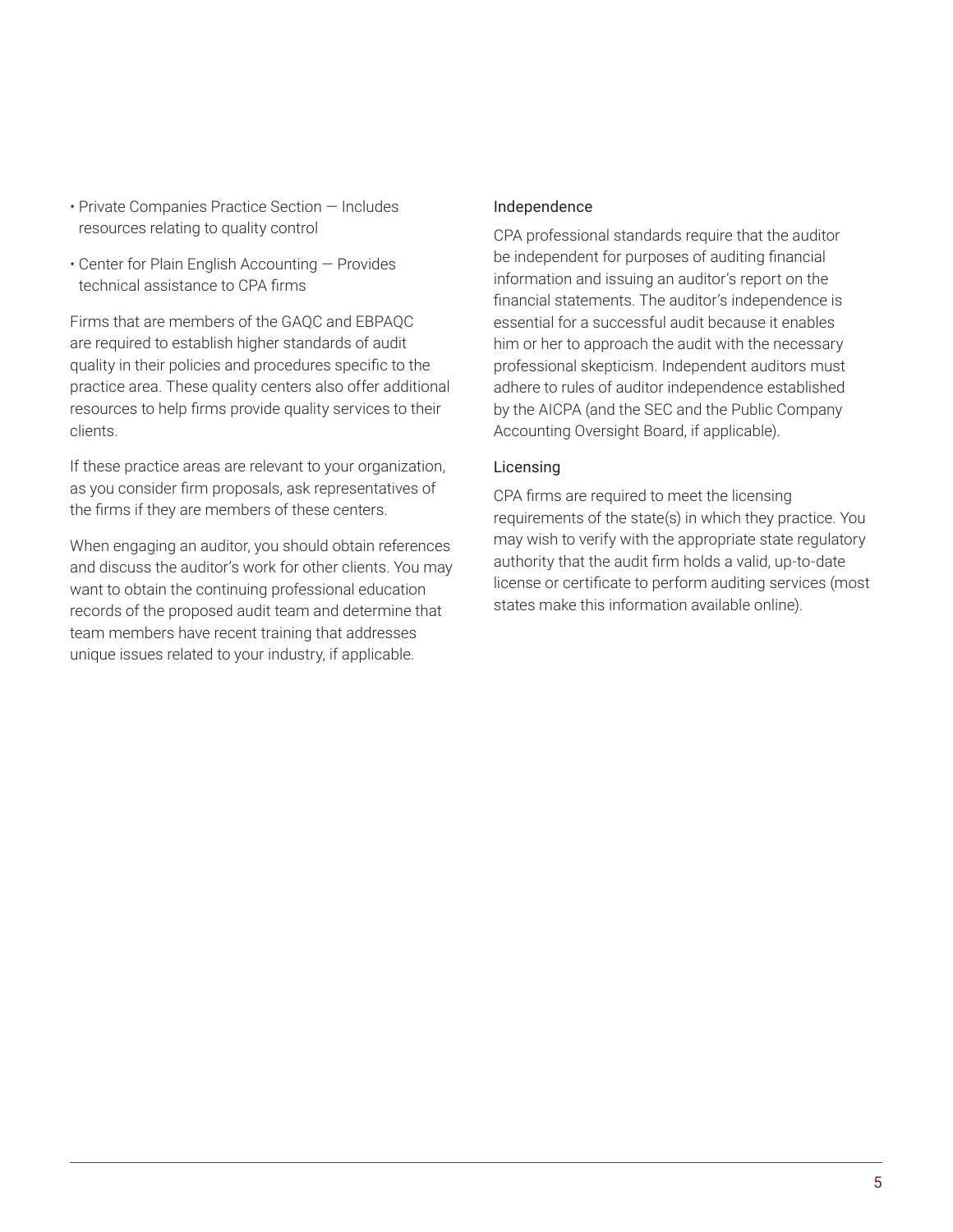### <span id="page-7-0"></span>The proposal process



The first step in hiring a quality auditor is preparing a comprehensive request for proposal (RFP) that will allow you to obtain the information you need to decide about the qualifications of the firms and the value they can bring to your organization.

#### The request for proposal (RFP)

The preparation of a sound RFP is an important part of the proposal process. A quality RFP will determine the quality of the respondents and will help reduce the time and effort expended in the overall RFP and selection process. It is critical that you ask informed questions during the proposal process to obtain adequate information on which to base your final decision to hire an audit firm. In addition, it is important that you provide audit firms with sufficient information about the nature of the entity and the engagement to allow them to make a meaningful and comprehensive proposal that addresses your specific needs. The RFP should outline the proposal and selection process, as well as summarize the background, objectives, expectations and requirements of the engagement to be undertaken. Therefore, the following should be remembered when preparing the RFP:

- Communicate the facts and conditions surrounding the engagement to be completed
- State your objectives and requirements clearly and thoroughly
- Be specific about the information needed to properly evaluate the proposal
- Require the proposal to be presented in a common format to allow for efficient and effective evaluation and comparison

#### Introduction

The introduction section of the RFP should provide a general description of the nature and scope of the engagement to be performed. It should:

- Describe why the RFP is being released. Discuss in general terms the objective to be achieved and the reason professional CPA services are being sought
- Discuss the term of the engagement, such as the length of time the contemplated contract covers (for example, an annual or a multi-year engagement), along with renewal options
- Provide an overview of how the RFP is structured and describe what information or supporting documents are contained in the appendixes, attachments, or the body of the RFP document

The introduction section also should include the following procedural information:

- Whether there will be a pre-proposal conference for firms interested in responding to the RFP
- Name of the contact person if further information is needed to respond to the RFP
- Number of copies of the proposal that must be provided
- Due date of the proposal
- Timeline for each stage of the process, including selection of finalists, firm interviews and award of engagement (this information is often presented in a table format for easy reference)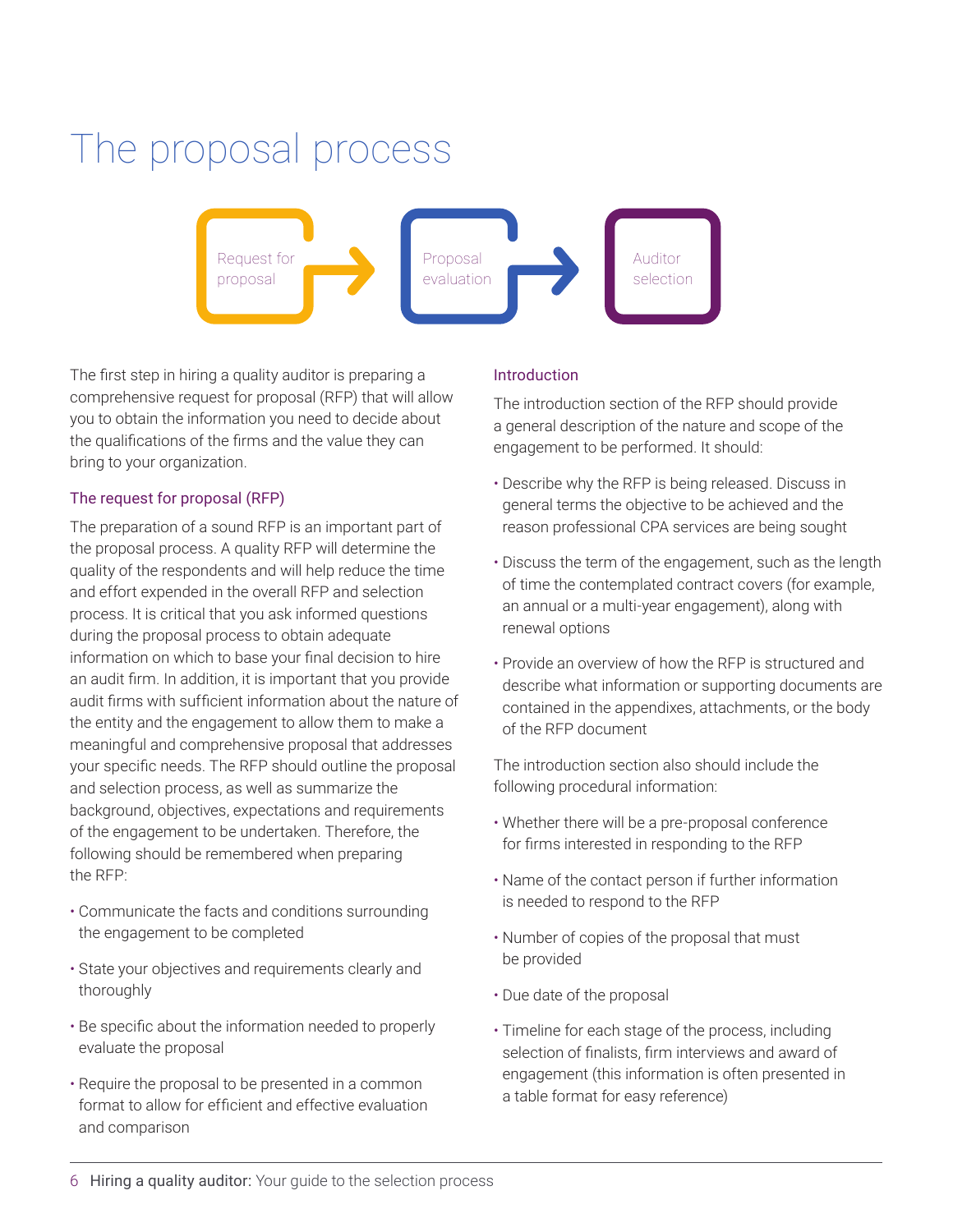#### Administrative matters

The RFP should provide a description of the nature of the entity. The following information should be included in this section:

- Type of entity (corporation, not-for-profit, etc.)
- Fiscal year end
- Name of the auditor's principal contact with the organization
- Name of the individual (or firm) who prepares the entity's financial statements, including interim financial statements, if applicable
- The various locations of the organization and the location of personnel files and payroll information related to each location
- Locations of key company contacts assisting with the audit
- Whether SOC 1® reports are available from service organizations (SOC 1 reports examine the internal controls likely to be relevant in an audit)
- Type(s) of SOC 1 reports issued
- Date(s) when SOC 1 reports are available
- Name of party that performs SOC 1 engagement, if known
- Information regarding the availability of prior year auditor's working papers, including where they are located, how access will be provided, and when during the process the predecessor auditor may be contacted
- Expected due dates for completion of each service to be rendered
- Whether the proposed fee should be determined on a flat fee, flat fee plus expenses, hourly fee or hourly fee plus expenses basis

#### Scope of the engagement

The RFP should describe the services to be provided. It should describe the scope of the work and any special considerations, including a discussion of specific requirements and parameters to ensure the auditor's proposal is submitted successfully. From this information, the respondent should have a clear understanding of what should be included in the proposal, and what steps and timelines must be met for proposal consideration. Include the following information in this section:

- Number of years that should be covered by the proposal
- First year covered by the proposal
- Whether any work is performed by an internal audit function
- State that the audit must be performed in accordance with generally accepted auditing standards
- Whether any other services are expected of the CPA firm (such as preparation of tax returns)
- Whether the financial statements and auditor's report will be part of SEC filings
- Whether the CPA is expected to attend regular or special meetings with management, governance committees or other interested parties
- Description of any significant issues not described above (for example, unique accounting circumstances, consolidations needed, and known areas of difficulty, such as hard-to-value investments and discovery of fraud)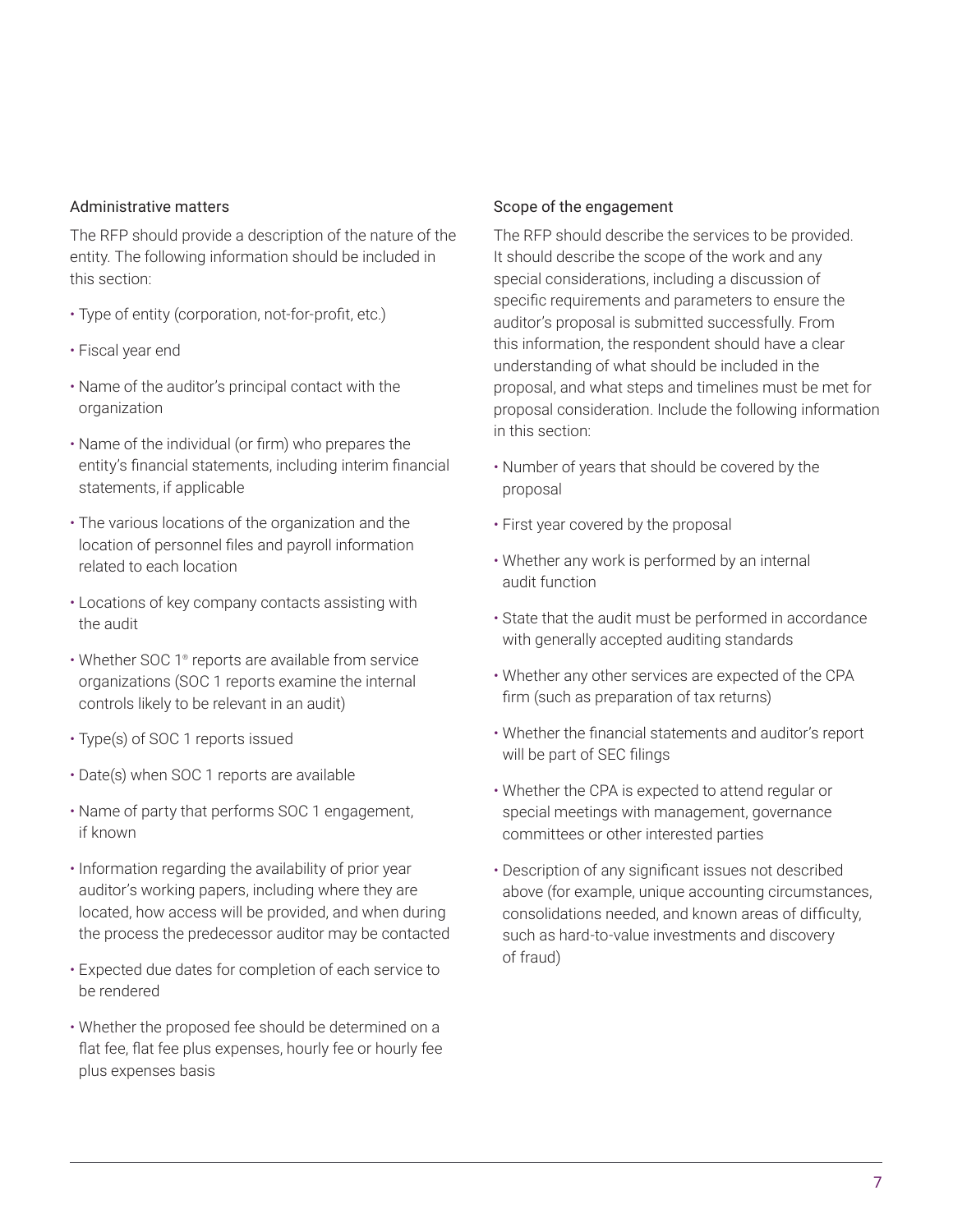#### Proposal content and other submission requirements

#### Firm information

- Size, location and history of the CPA firm
- Whether the firm is a member of the AICPA Employee Benefit Plan Audit Quality Center, Governmental Audit Quality Center or Center for Audit Quality
- Number of clients in your industry
- States in which the firm is licensed to practice
- Firm references especially from similar type entities — and specific contact information
- The firm's latest Peer Review Report and firm's response, if any
- Whether the firm is subject to any current litigation
- Whether the firm has been the subject of any AICPA or state CPA society ethics referrals
- Whether the firm meets the independence standards of the AICPA (and SEC if applicable)
- The firm's working paper retention and access policies and requirements
- If the financial statements will be included as part of an SEC filing, whether the audit firm is registered with the PCAOB
- Whether the firm has insurance coverage (errors and omissions, workers' compensation, etc.)

#### Personnel information

- Managing partner of the CPA firm
- Partner in charge of the CPA firm's audit practice for your industry, if applicable
- Partner in charge of the audit
- Expected levels of staffing and supervision

• Prior industry experience and training of the partner in charge of the engagement and other key firm personnel pertinent to the engagement, including continuing professional education specific to your industry in the past three years

#### Engagement information

- Audit approach
- A detailed fee schedule for each service to be rendered
- Reports to be issued
- Expected completion dates for each portion of the engagement
- Expected level of assistance your staff will provide to the audit firm
- Information that is expected to be provided to the CPA
- Work space requirements of the firm
- Tax or other professional services the firm can provide

#### Proposal evaluation

The RFP document can clearly outline the proposal evaluation process. A properly defined evaluation process promotes consistency and fairness in the selection process and will reduce the time spent assessing the respondents' qualifications and experience. This section should describe:

- Elements of the proposal that will be specifically evaluated (for example, whether the firm is a member of an AICPA quality center, technical experience, industry expertise, etc.)
- Methodology for scoring the proposal
- Steps involved in the selection process
- A right-to-reject clause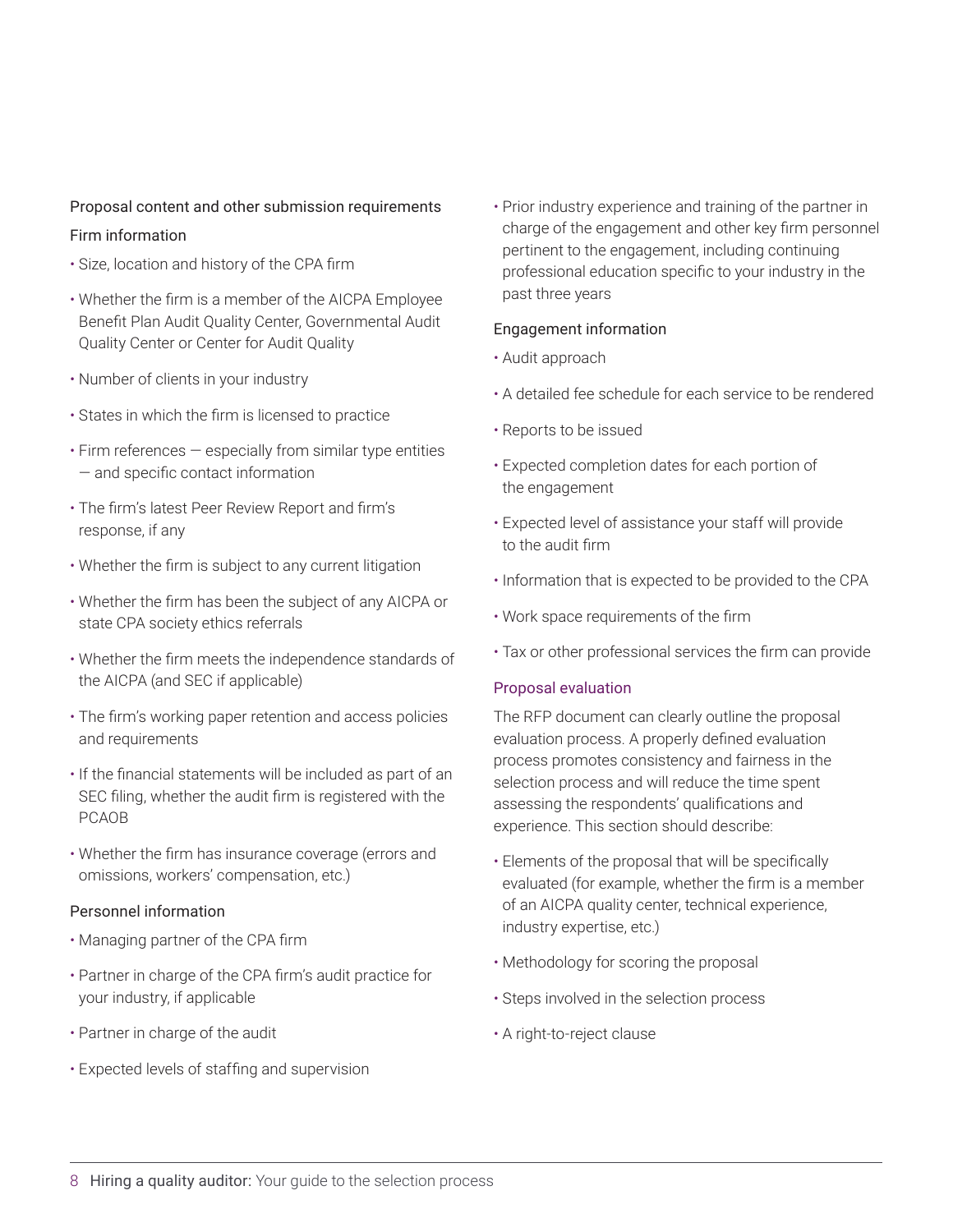#### Appendixes and attachments

Appendixes and attachments can be used to accompany the body of the RFP to provide relevant information to prospective respondents. The following is a list of information that you may want to provide to all respondents as appendixes or attachments to the RFP:

- Copy of last audited financial statements, including the auditor's report
- Copies of interim financial statements, if applicable

#### Proposal evaluation and auditor selection

Consider the following information during the proposal evaluation and selection process:

- Licensure by the appropriate state regulatory authority
- Independence of the firm
- Experience and professional development

After the due date for proposal submission has passed, you can begin the technical evaluation process. The technical evaluation is important because it provides a systematic framework for selecting an auditor based on the requirements contained in the RFP. The review of the auditors' proposals and qualifications should be thorough, uniform and well-documented.

Before beginning your technical review of the document, check to see that the firm has addressed all items mentioned in your RFP. For those proposals that are complete and have addressed all relevant areas, you should determine a level of minimum standards for evaluating the information provided by the respondent. Using minimum standards is an effective and efficient tool to limit the number of proposals that will be reviewed. If certain respondents do not address all relevant issues or do not possess the minimum standards, you may wish to eliminate their proposals from the evaluation process.

It is recommended that you perform separate evaluations of the proposals based on technical criteria and price. While the price for the work to be performed is a factor in the selection process, your organization is likely to get a high-quality audit at a fair price if both price and technical ability are taken into consideration in selecting a successful respondent. Remember, the lowest price does not guarantee a quality audit. As mentioned previously, only after the technical evaluation is complete and the qualified respondents have been identified should you review the prices offered by the qualified respondents.

Once you have selected the finalists, invite each firm to present and discuss its proposal letter. An oral presentation allows for questions to be asked and answered, which promotes a better understanding of the proposal. This is your opportunity to see the proposal team demonstrate insight into your industry and its ability to work well with you and others involved in the audit. Should you feel you need more information or explanations from certain respondents before a decision can be made, you should contact those respondents that are contenders to obtain the necessary information (be careful during this phase of the process to not discuss or reveal proprietary information submitted by other respondents).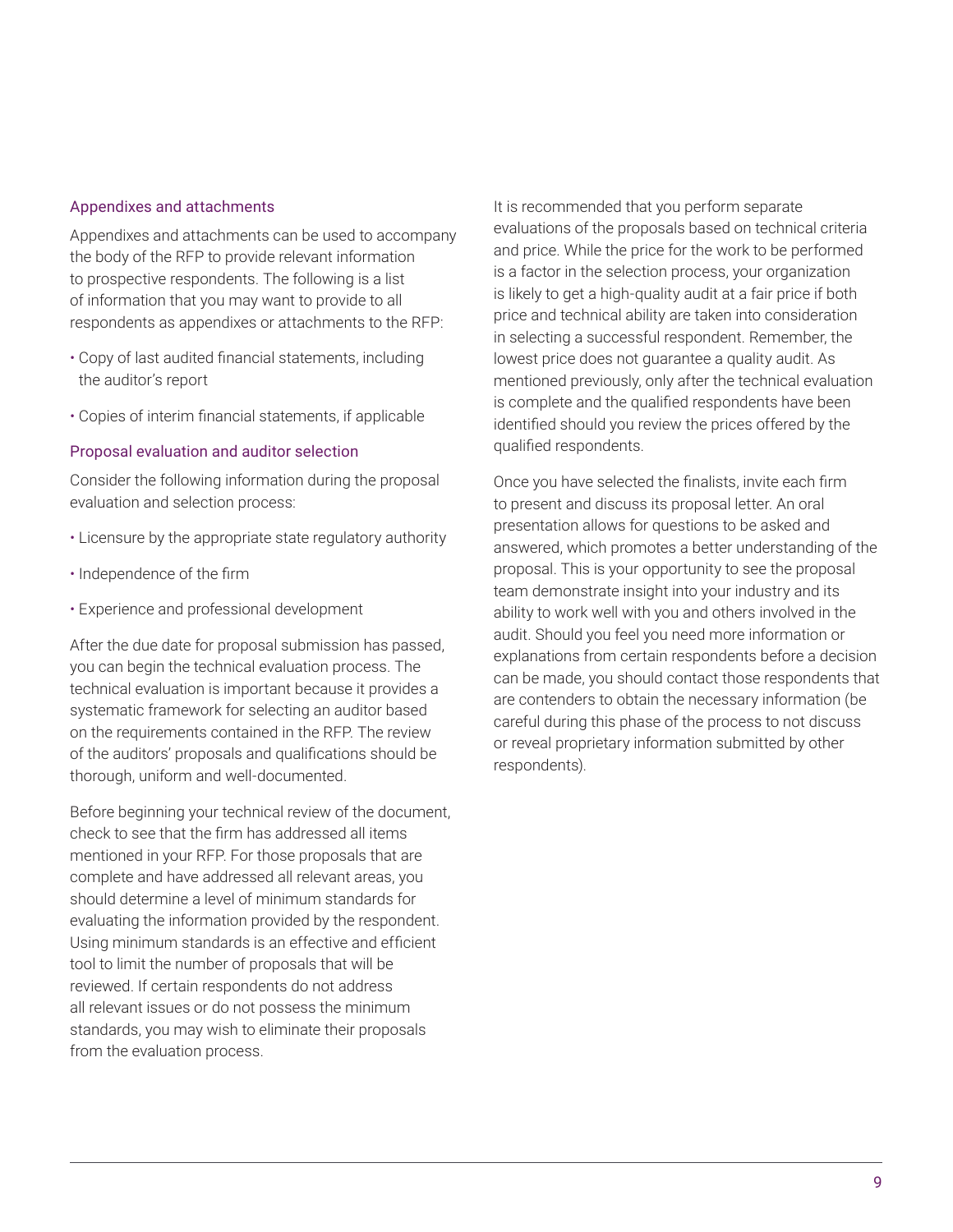### <span id="page-11-0"></span>Documenting the agreement

The auditor is required by professional standards to document the agreement to provide services in writing and, as such, will send you an engagement letter, which documents the agreed-upon terms of the audit engagement. A signed written agreement represents a contract and is binding upon your organization and the auditor. For that reason, consider seeking the advice of legal counsel on the form and substance of the document when reviewing the agreement. At a minimum, the written agreement should contain the following:

- Names and parties to the contract
- Audit scope, objectives and purpose
- Audit schedule and deadlines for work to be performed
- Audit cost
- Reporting package and its format
- Type and timing of audit evidence to be provided by the auditee
- Professional standards to be followed for the audit
- Management's responsibilities

In addition, you should consider including the following items about the auditor/auditee relationship, changes in the scope and quantity of work required, and access to and ownership of audit products:

- A statement that the auditor is an independent contractor
- A statement that the auditee has the right, by written notice, to make changes or additions to the work within the general scope of the agreement and that, in such cases, an equitable adjustment to the price of the audit will be made using specified rates
- A description of how the auditor should handle situations in which the auditor does not agree with changes and additions in work to be performed, including how the auditor is to communicate this to the auditee; for example, disagreements should be in writing and communicated within a specified time period; a description of the dispute resolution process also should be included
- A statement that the auditor owns its audit documentation and a specified period for which that documentation must be retained by the auditor
- A statement that addresses access to audit documentation and copies that may need to be provided to regulatory reviewers
- A statement that the audit reports rendered by the auditor to the entity are the exclusive property of the auditee for use subject to applicable laws and regulations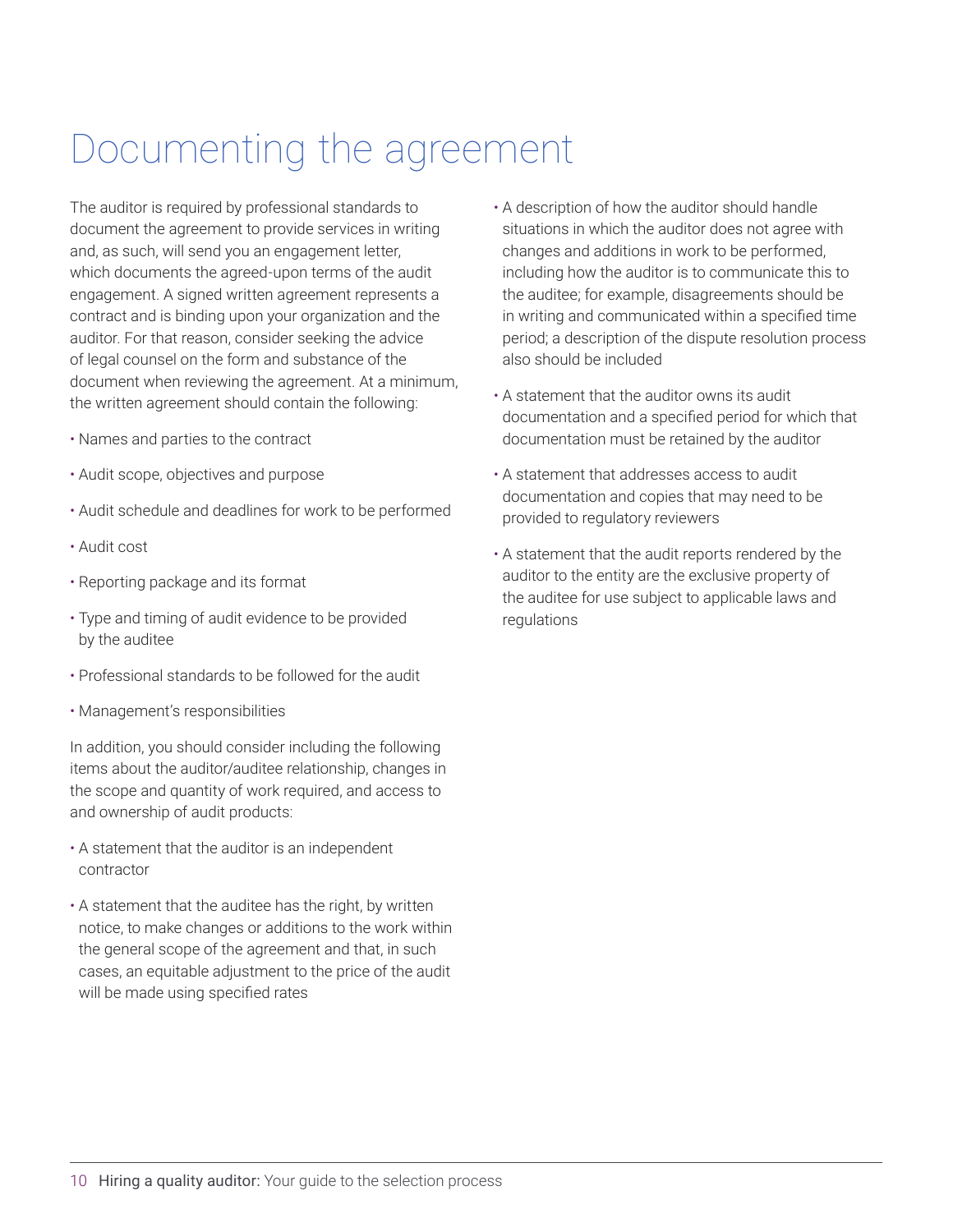## <span id="page-12-0"></span>Additional resources

#### GAQC resources

#### [aicpa.org/GAQC](http://www.aicpa.org/GAQC)

The GAQC has prepared tools including:

- The [Auditee Resource Center](https://www.aicpa.org/interestareas/governmentalauditquality/resources/auditeeresourcecenter/auditeetools-practiceaids-andotherresources.html)
- A discussion on [Procuring Governmental Audit Services](https://www.aicpa.org/content/dam/aicpa/interestareas/governmentalauditquality/resources/auditeeresourcecenter/downloadabledocuments/rfppracticeaid.pdf)
- Member listing

EBPAQC Plan Sponsor Resource Center

#### [aicpa.org/EBPAQC/PlanSponsorResourceCenter](https://www.aicpa.org/interestareas/employeebenefitplanauditquality/resources/plansponsorresourcecenter.html)

The EBPAQC has compiled helpful tools and resources for plan sponsors, administrators and trustees including:

- *The Importance of Hiring a Quality Auditor to Perform Your Employee Benefit Plan Audit*
- *Employee Benefit Plans Financial Statement Audits*
- Member listing

#### Peer Review resources for the public

#### [aicpa.org/peerreview](https://www.aicpa.org/interestareas/peerreview/community/firmsearch/forthepublic.html)

The Peer Review Public File provides a list of public accounting firms and their enrollment status in the AICPA Peer Review Program.

Information in the public file includes the firm's most recent peer review report, letter of comments (if any) and the firm's response (if any) for firms that are members of the EBPAQC, GAQC or PCPS, or firms that have voluntarily requested to have their peer review documents publicly available.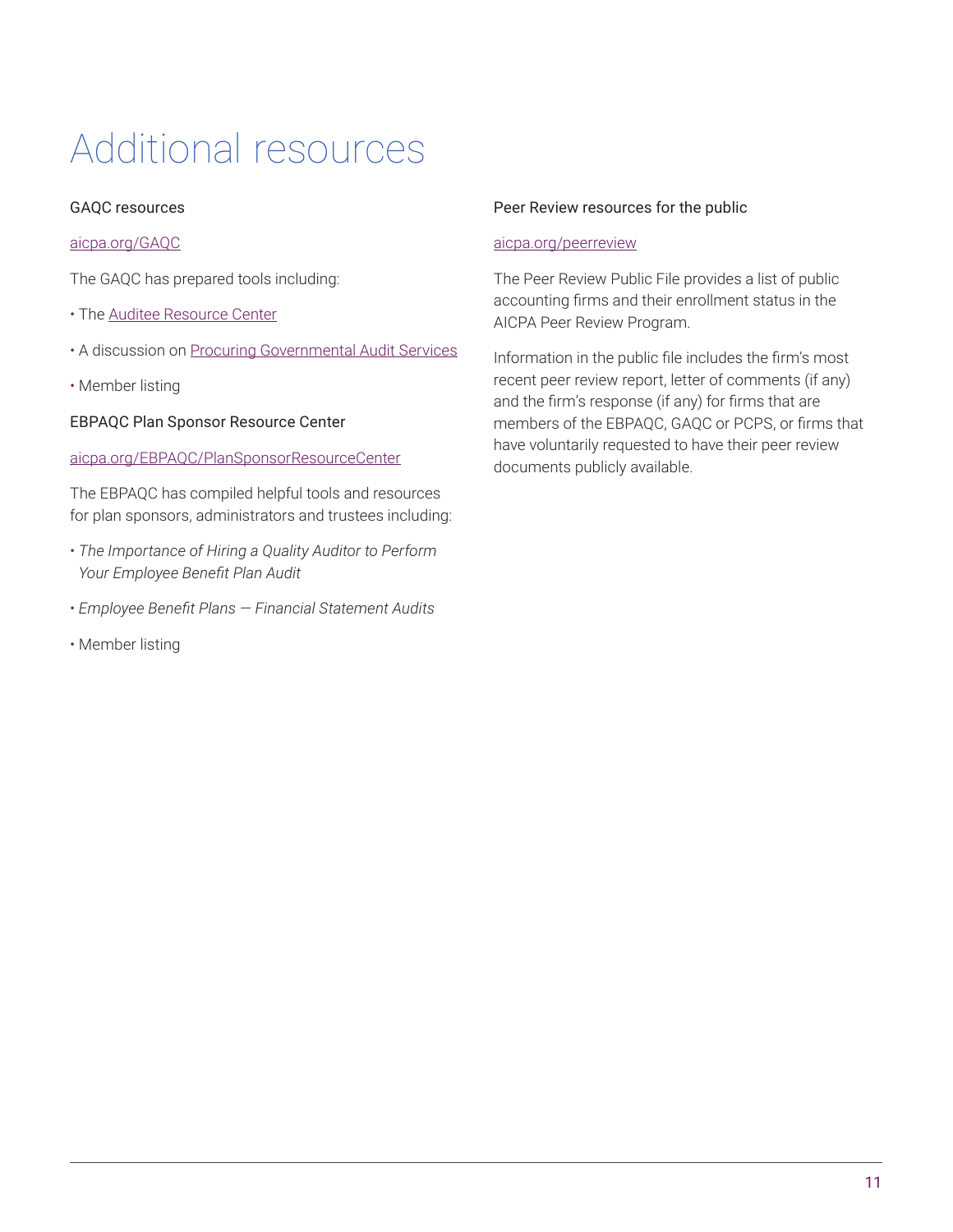### Notes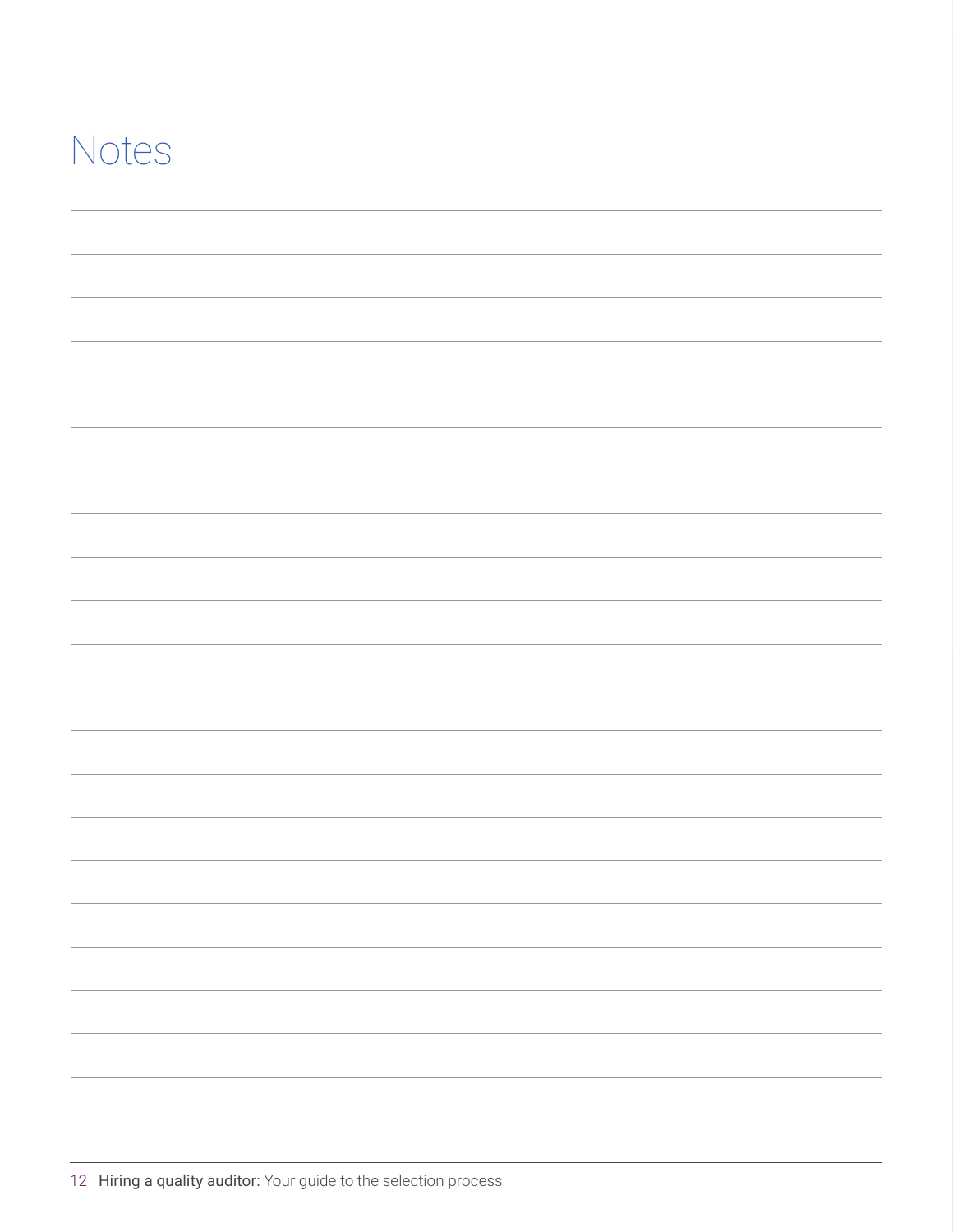For information about obtaining permission to use this material other than for personal use, please email mary.walter@aicpa-cima.com. All other rights are hereby expressly reserved. The information provided in this publication is general and may not apply in a specific situation. Legal advice should always be sought before taking any legal action based on the information provided. Although the information provided is believed to be correct as of the publication date, be advised that this is a developing area. The Association, AICPA, and CIMA cannot accept responsibility for the consequences of its use for other purposes or other contexts.

The information and any opinions expressed in this material do not represent official pronouncements of or on behalf of the AICPA, CIMA, or the Association of International Certified Professional Accountants. This material is offered with the understanding that it does not constitute legal, accounting, or other professional services or advice. If legal advice or other expert assistance is required, the services of a competent professional should be sought.

The information contained herein is provided to assist the reader in developing a general understanding of the topics discussed but no attempt has been made to cover the subjects or issues exhaustively. While every attempt to verify the timeliness and accuracy of the information herein as of the date of issuance has been made, no guarantee is or can be given regarding the applicability of the information found within to any given set of facts and circumstances.